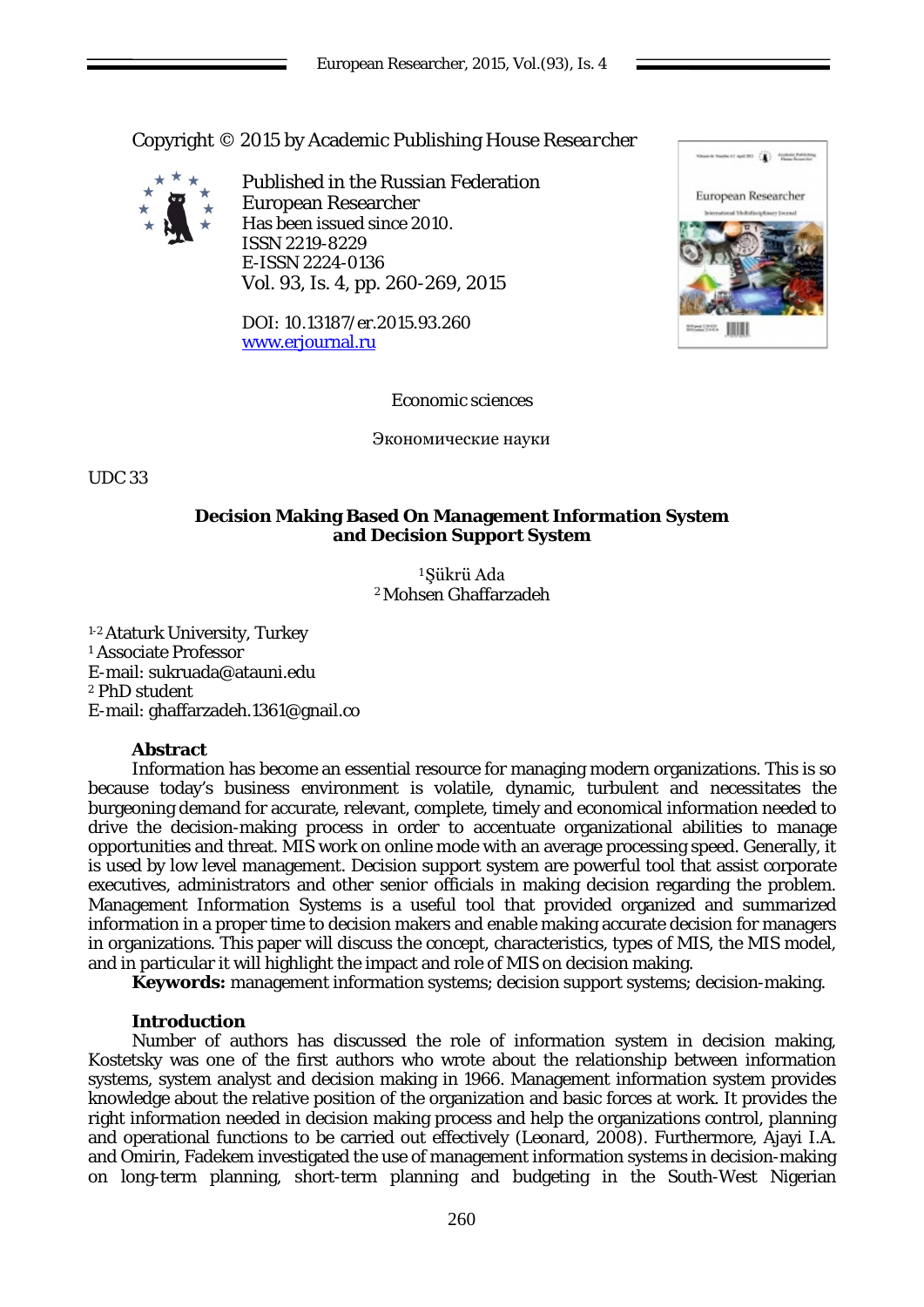Universities. A stratified random sampling technique was used to collect data and conclude that that there was a significant difference in the use of MIS for decision making on budgeting between Federal and State universities in favor of the Federal universities. The authors recommend that the MIS units should be adequately financed and maintained to ensure a free flow of information and adequate use of MIS in decision-making on short-term and long-term planning as well as budgeting. Ali Safari and Asefeh Asemi have discussed two main information systems, namely, MIS and DSS, its characteristics, relations, and connections of each concept to decision-making process. Srinivas Nowduri has the same consumption about the relationship between MIS and decision making. Decision making process and its impact on top level management in a business organization was explained also with an emphasis on automated decision making. The study found that the dynamic nature of MIS makes it difficult for some organizations to keep up with the principles, strategies, propositions or even ideas. Barry Chris, provide added a new conceptual framework for decision making and information systems development, same as another authors who analyzed the role of MIS in decision making. A framework was developed, combining an analysis of decision making within the systems development life cycle, key models of decisionmaking and the actors involved in the process of systems development. Barry Chris concludes that a deeper understanding of differing viewpoints on systems development held by actors and other phenomena can be illustrated with the framework. George Huber also draws a theory of effects of advanced information technologies on organizational design, intelligent and decision making, the theory studied the effects that computer- assisted communication and decision aiding technologies have on organizational design and decision making. Humber focuses on technology that affects the quality and timelines of decision making from one side and from the other side has prompted changes in organizational design. On the other hand Felix Alvarado in his study "Complementary uses of Information Systems in Decision Making, Planning and Democracy: An Example in the Education Sector" describes the ongoing implementation of web intelligence tools in public education and other policy sectors in Guatemala. Software tools were developed for use in business was adopted for planning and decision making in public institutions. The study summarizes the salient aspects of the experience so far of implementing and expanding what has been called the "Platform for Integrated Social Information," It discusses the issues this Platform raises as a resource for improved public decision making, policy analysis and especially, as a promising but challenging tool for democracy in the education sector. However, the world health organization has introduced a report by who study group it was about the role of research and information systems in decision making for the development of human resource for health, the study identified a number of problems and noted causes of these problems such as inefficient data definition and, lack of relevant information and poor coordination of available information on the other hand the study identified a positive factors that prompt decision making such as problem awareness and easy availability of presented information. The study group emphasized that strengthening decision making in the development of human resource of health, by linking information and research to decision making and prompting relevant information requires a coordinated approach.

# **Information System**

Information system are constantly changing and evolving as technology continue to grow .Basically we have many types of information system like management information system, decision support System, transaction processing system, expert system. But we discuss management information system and decision support system. In Management information system these system assist lower level management in problem solving and making decision (Manian, 2011). They use the result of transaction processing and some other information also. It is a set of information processing functions. It should handle queries as quilt as they arrive. An important element of management information system is database. In decision support system, they assist higher management to make long term decisions. These types of systems handle unstructured or semi structured decision .A decision is considered unstructured if there are no clear procedure for making the decision and if not all the factor to be considered in the decision can be readily identified in advance. The decision support system these are not of recurring nature. Some recur infrequently or occur only once. A decision support system must very flexible. The user should be able to produce customized reports by giving particular data and format specific to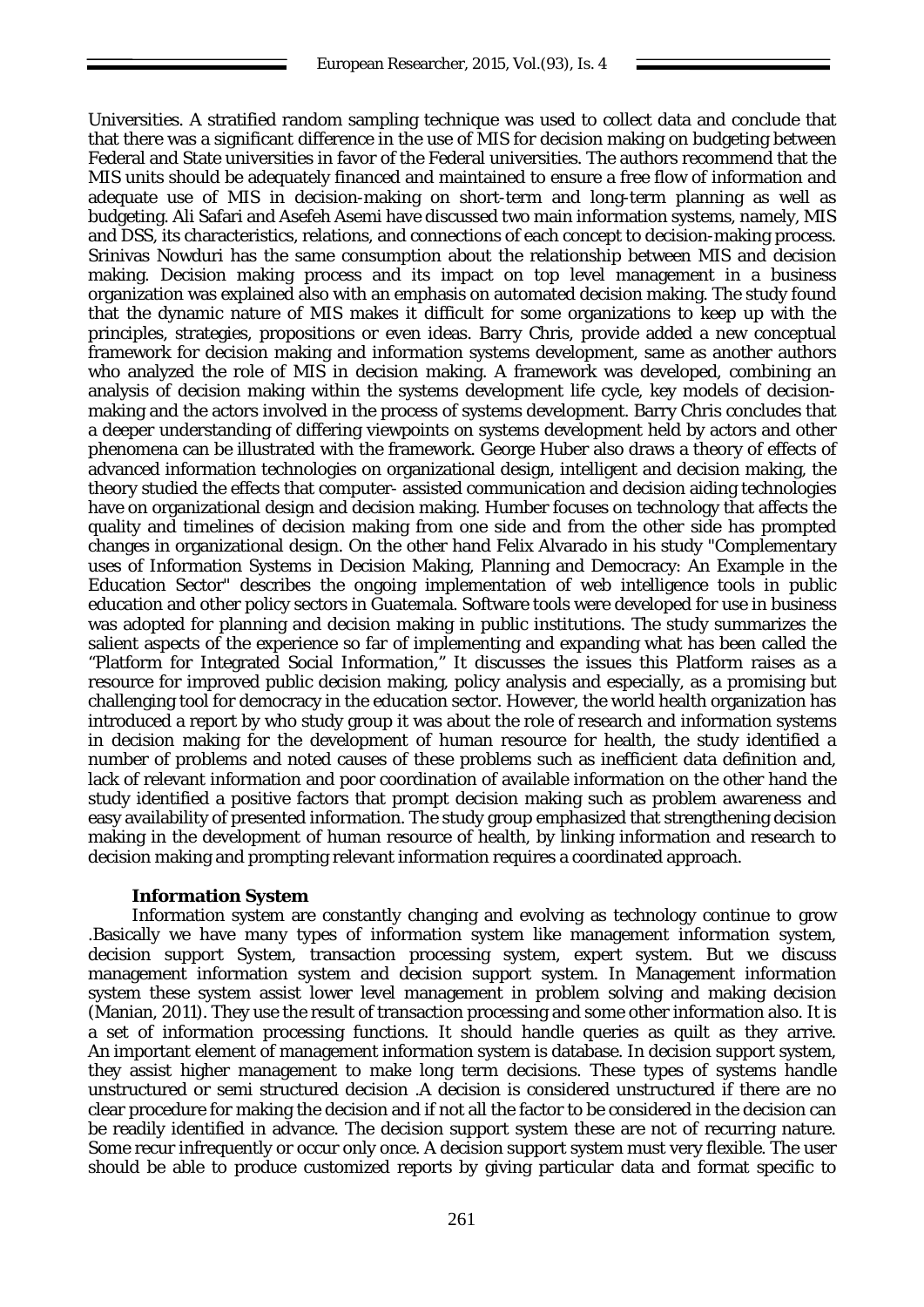particular situations. There are different views in determining the types of information systems and their classifications. But in most categories, with titles such as: (Laudon and Laudon, 2009)

## **Transaction Processing System (TPS)**

This is also referred to as data processing system. It performs the essential role of collecting and processing the daily transactions of the organization. They serve at operational levels of the organization. Examples of transactions include purchase payroll, reservation, invoices, payments, shipping, registrations, orders and sales.

### **Expert System (Specialist) (ES)**

This is an extension of the decision support system. It is a programmed decision-making information system that captures and reproduces the knowledge and expertise of experts and then simulates the thinking or actions of that expert to help users with less expertise. These applications are implemented with Artificial Intelligence (AI) technology. Artificial intelligence is a computerbased technology that has the ability to behave like humans, learn languages and emulate human expertise and decision-making.

## **Office Automation System (OAS)**

This system supports a wide range of business activities. Office systems are applications designed to improve workflow and communicate among workers regardless of their physical locations. Typical office system handles and manages document (through word processing, desktop publishing, document imaging and digital filings), scheduling (through electronic calendars) and communication (through electronic mail, voice mail and video conferencing).

## **Personal and Work Group Information Systems (WGSS)**

Personal information system is the system designed to meet the needs of a single user while work group system is designed to meet the needs of a workgroup and to increase the productivity of the group.

### **Management Information System (MIS)**

The Management Information System (MIS) is a concept of the last decade or two. It has been understood and described in a number ways. It is also known as the Information System, the Information and Decision System, the Computer- based information System (Davis & Geist, 2004). Definition of Management Information Systems: The MIS is defined as a system which provides information support for decision making in the organization (Barton & Parolin, 2005). The MIS is defined as an integrated system of man and machine for providing the information to support the operations, the management and the decision making function in the organization (Bendoly, 2008). The MIS is defined as a system based on the database of the organization evolved for the purpose of providing information to the people in the organization. The MIS is defined as a Computer based Information System (Bresfelean, 2009).



Figure 1. Simple View of MIS (Kumar, 2006, 45)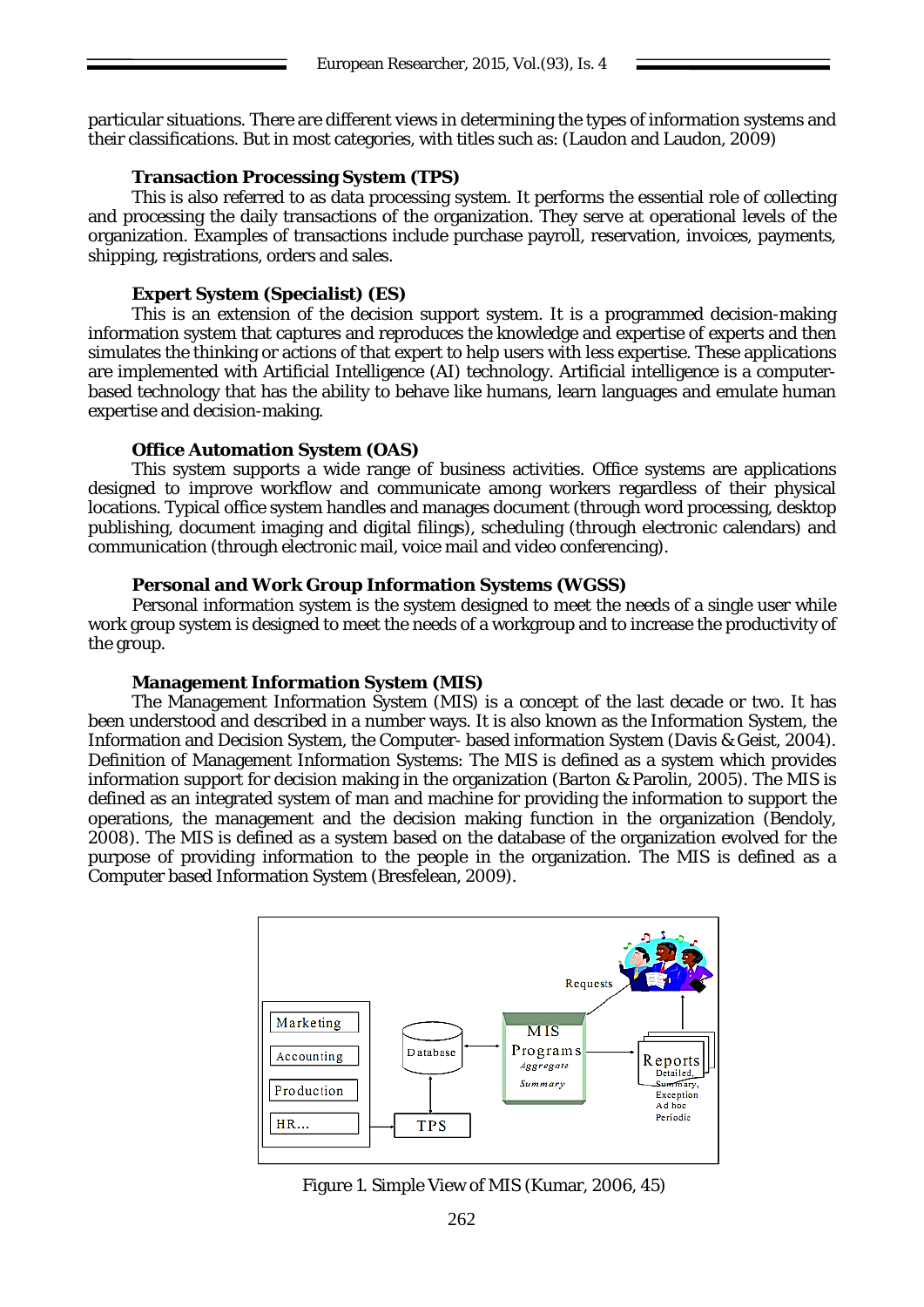# **Decision Support System (DSS)**

Decision-making is an essential component of organizational life. Decision makers receive and analysis information using many different media, including traditional print, group and interpersonal information exchanges and computer-based tools Decision support systems (DSS) is a generic concept that describes information systems that provide analytical modelling and information to support semi-structured and unstructured organizational decision making. Common characteristics of DSS include:

- Problem structure, used in semi-structured and unstructured decision context
- Intended to support and augment decision makers not replace them
- Supports most phases of decision-making process
- Uses underlying data and model
- Interactive: DSS is designed to be an interactive decision aid

A decision support system (DSS) is an integrated set of computer tools allowing a decision maker to interact directly with computer to retrieve information useful in making semi structured and unstructured decisions (Power, 2002. Ezine, 2010. James, 1998). The Decision support system are able to help groups to make the decision .It should not be responsible for individual decision making. The Decision support system is easy to use. A user should not be required to be computer operator to generate reports. It should be convenient for the user to use DSS (Singh & Sharma, 2012).



Figure 2. A Simple View of DSS ((Kumar, 2006, 75)



Figure 3. Types of Information systems and organizational hierarchy (Gabriel, 2012, 89)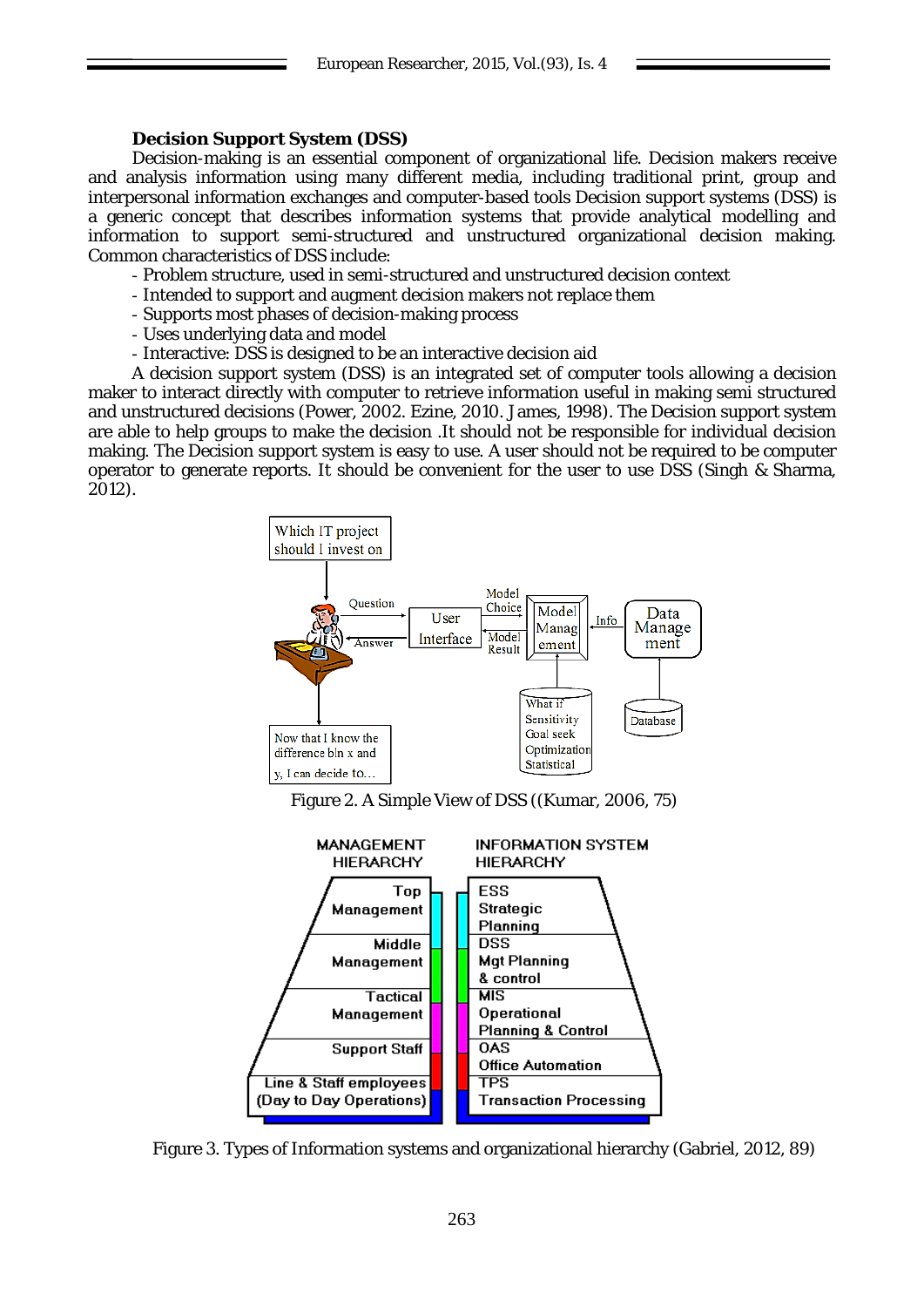### **Types of Decision Support System**

There are a number of decision support systems. These can be categorized into five types: communications driven DSS, data driven DSS, document driven DSS, knowledge driven DSS and model driven DSS. A communication driven DSS supports more than one person working on a shared task. Many collaborators work together to come up with a series of decision to set in motion a solution or strategy. Most communications driven DSSs are targeted at internal teams, including partners. The most commons technology used to deploy the DSS is a web or a client server. In general, groupware, bulletin boards, audio and video conferencing are the primary technologies for communication driven decision support. Data driven DSS model puts its emphasis on collected data that is then manipulated to fit the decision maker's needs. This data can be internal, external and in a variety of formats. This model emphasizes access to and manipulation of a time series of internal company data and sometimes external and real time data. Simple file systems accessed by query and retrieval tools provide the most elementary level of functionality. Most data driven DSSs are targeted at managers, staff and also product / service suppliers. It is used to query a database or data warehouse to seek specific answers for specific purposes. It is deployed via a main frame system, client server link or via web. Document driven DSSs are more common, targeted at a broad base of user groups. The purpose of such a decision support system is to search web pages and find documents on a specific set of keywords or search terms. This model uses computer storage and processing technologies to provide document retrieval and analysis. A document driven DSS model uses documents in a variety of data type such as text documents, spreadsheets and database records to come up with decisions and manipulate the information to refine strategies. The usual technology used to set up such decision support systems are via web or a client / server system. Knowledge driven DSSs are a catch-all category covering a broad range of systems covering users within the organization setting it up, but may also include others interacting with the organization. It is essentially used to provide management advice or to choose products or services. Knowledge-driven DSS can suggest or recommend actions to managers. These DSS are person-computer systems with specialized problem-solving expertise. The expertise consists of knowledge about a particular domain, understanding of problems within that domain, and skill at solving some of these problems. The typical deployment technology used to set up such systems could be client / server systems, the web, or software running on stand-alone PCs. Model driven DSSs are complex systems that help analyses decisions or choose between different options. A model driven DSS emphasizes access to and manipulation of financial, optimization and  $\overline{\prime}$  or simulation models. Simple quantitative models provide the most elementary level of functionality. Model-driven DSS use limited data and parameters provided by decision makers to aid decision makers in analyzing a situation, but in general large data bases are not needed for model-driven DSS. These are used by managers and staff members of a business, or people who interact with the organization, for a number of purposes depending on how the model is set up. These DSSs can be deployed via software / hardware in standalone PCs, client/server systems or the web (Holsapple & Whinston, 2006).

### **Difference of MIS and DSS**

MIS and DSS are two abbreviations that are often heard in the field of Business Management. They differ in a few aspects. It is important to know that MIS stands for Management Information Systems whereas DSS stands for Decision Support Systems. It is interesting to note that MIS is a type of link that assists in the communication between managers of various disciplines in a business firm or an organization. On the whole it plays a very important role in building up communication among the corporate people. DSS on the other hand is an improvement of the concept of MIS. It is true that both of them differ in terms of their focus. DSS focuses more on leadership. It is all about senior management in a firm providing innovative vision. On the other hand MIS focuses more on the information gathered and the information that has poured from different quarters. Experts on managerial behavior say that DSS focuses more on decision making. MIS on the other hand focuses more on planning the report of various topics concerned with the organization that would assist the managers to take vital decisions pertaining to the functioning of the organization. One of the finest differences between MIS and DSS is that MIS focuses on operational efficiency whereas DSS focuses more on making effective decision or in other words helping the company to do the right thing. Flow of information is from both sides, up and down in the case of MIS.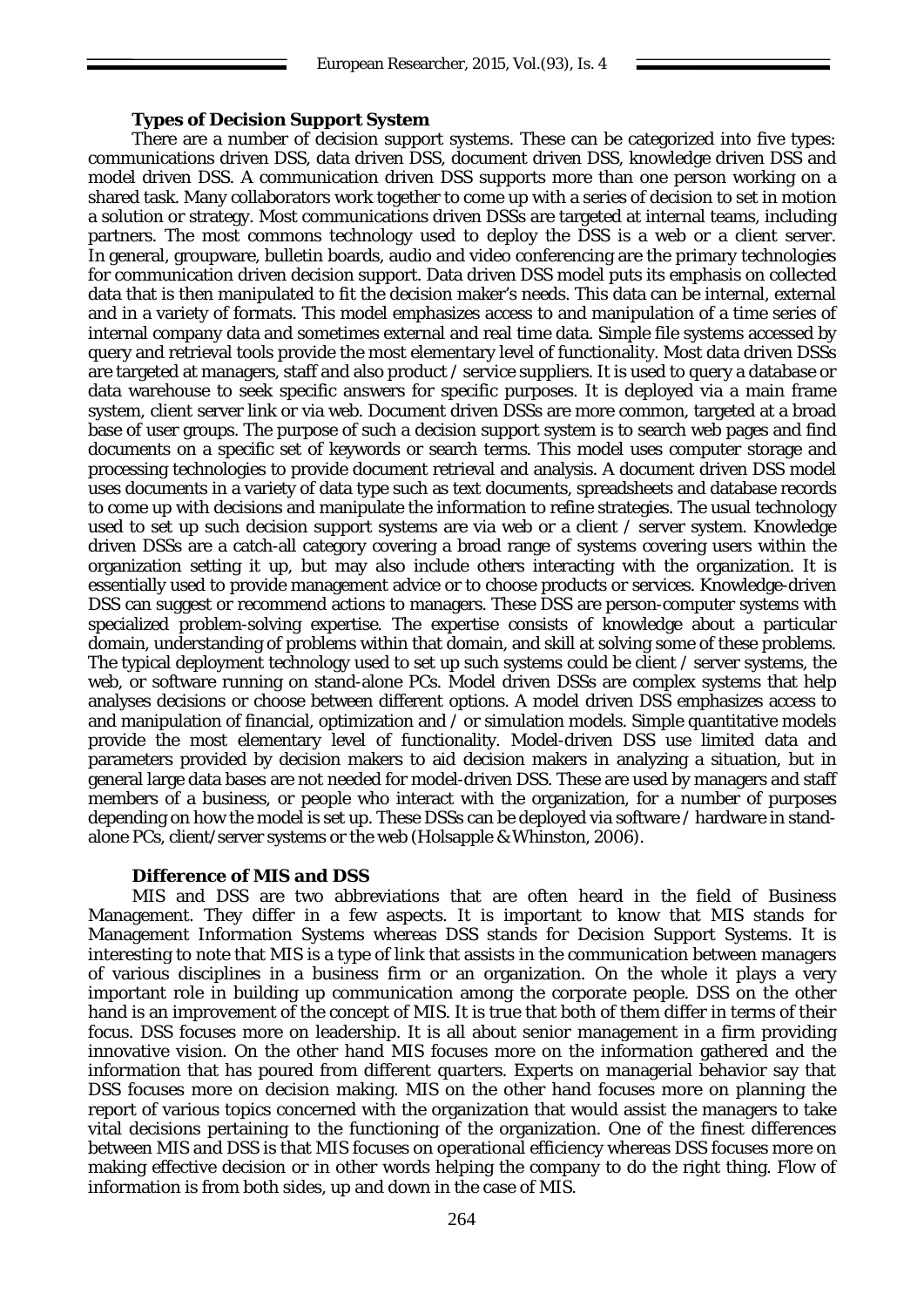On the other flow of information is only upward in the case of DSS. In the case of DSS the report can be flexible whereas in the case of MIS the report is usually not flexible. MIS is characterized by an input of large volume of data, an output of summary reports and process characterized by a simple model. On the other hand DSS is featured by an input of low volume of data, an output of decision analysis and a process characterized by interactive model. Experts would also say that MIS is a primary level of decision making whereas DSS is the ultimate and the main part of the decision. This is one of the most talked about different between the two. As a matter of fact MIS is all about theory whereas DSS is all about practice and analysis. An organization should employ both the systems effectively (Pride and Ferrell, 2006).

### **Decision-Making**

Decision-making is the process by which organizational members choose specific course of action in response to threats and opportunities (George and Jones, 1996: 428). Good decision result in courses of actions that help an individual, group or organization to be effective, the opposite is its reverse. Every organization grows, prospers or fails as a result of decisions made by

It is members; and decision according to Daft (2001: 399) can be risky and uncertain without any success. Simon (1984), a leading authority in management decision- making considers that decision making comprises four principal phases:

- Intelligence- searching the environment for conditions calling for decision making.

- Design- inventing, developing and analyzing possible courses of actions. This involves processes to understand the problem, to generate solutions and testing of solutions for feasibility.

- Choice- selecting an alternative or course of action from those variables.

- Review - assessing past choices. This model was later incorporated by George Huber into an expanded model of the entire problem-solving process (see figure 4).



Figure 4. Process of Decision-Making (Renolds, 2003, ppt 65)

# **Types of Decisions**

A simple view of decision making is that it is a problem of choice among several alternatives. A somewhat more sophisticated view includes the process of constructing the alternatives (i.e., give a problem statement, developing a list of choice options). A complete picture includes a search for opportunities for decisions (i.e., discovering that there is a decision to be made). A manager of company may face a choice in which the options are clear (e.g., the choice of a supplier from among a existing suppliers). She may also face a problem for which she designs creative decision options (e.g., how to market a new product so that the ports are maximized). Finally, she may work in a less reactive fashion and view decision problems as opportunities that have to be discovered by studying the operations of her company and its surrounding environment (e.g., how can she make the production process more evident). There is much anecdotal and some empirical evidence that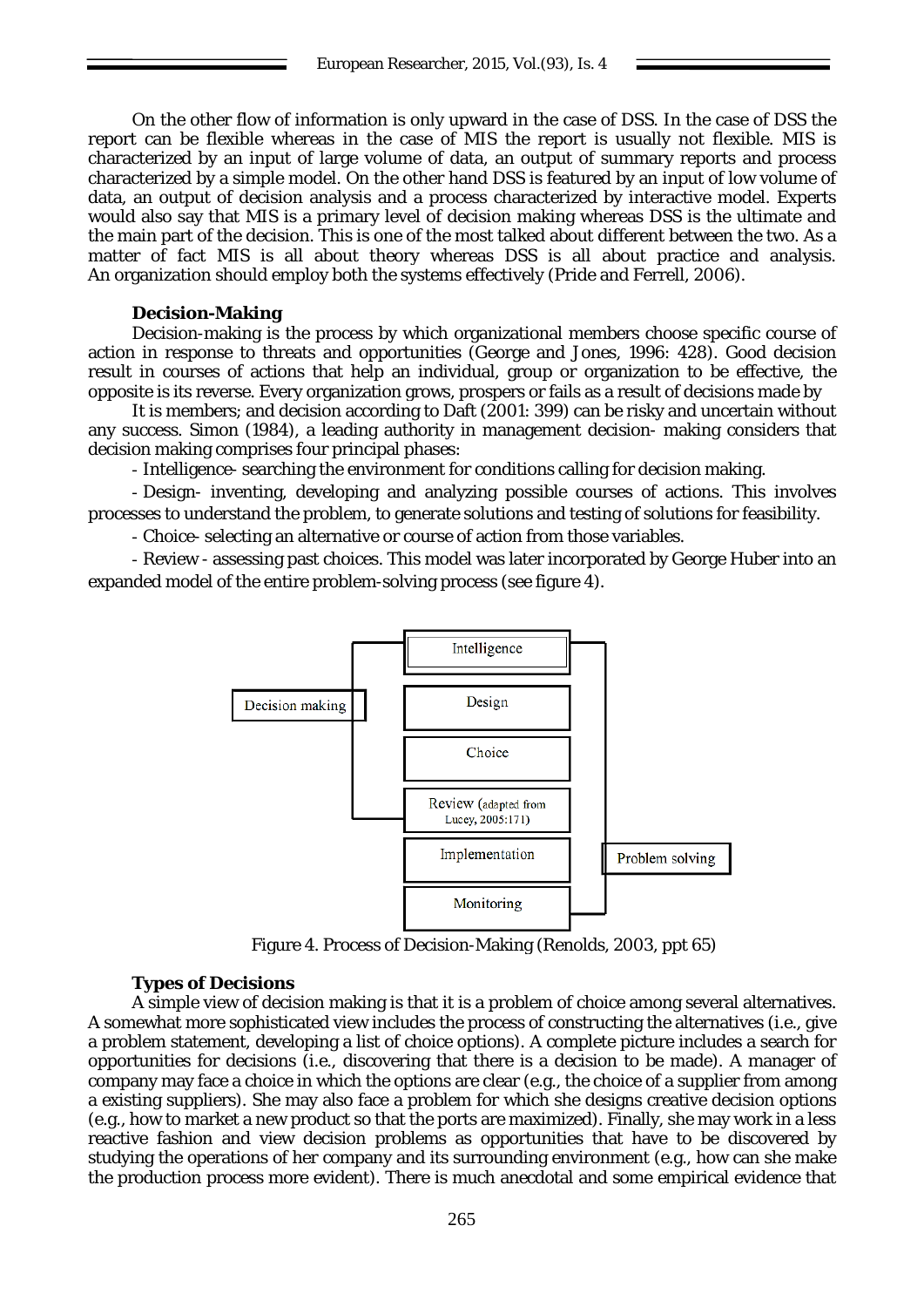structuring decision problems and identifying creative decision alternatives determine the ultimate quality of decisions. Decision support systems aim mainly at this broadest type of decision making and in addition to supporting choice, they aid in modeling and analyzing systems (such as complete organizations), identifying decision opportunities, and structuring decision problems. Simon (1984) classified decisions into two broad categories according to the extent that the process of decision-making can be pre-planned:

- Programmed Decision: these are decisions made using standard rules, procedures or quantitative methods. To make a programmed decision, the decision maker uses a performance program, a standard sequence of behavior that organizational members follow routinely whenever they encounter a particular type of problem or opportunity (George and Jones :429). For example, inventory control decisions, machine loading decisions, scheduling, etcetera.

- Non-programmed Decisions: this type if decision deals with unusual or exceptional situations. They are decisions made in response to novel problems and opportunities. This type of decision according to Lucey (2005: 171), is associated with high degree of uncertainty, cannot be delegated to low levels, may involve things, but always involves people. Examples: merger, acquisitions, launching of new product, personnel appointments, etcetera. Whether decision is of the programmed or non-programmed type, it depends hugely on inputs from management information systems.

Having good decision choices guarantees viable decision in organizations (Vital and Shivraj, 2008; and Jawadekar, 2006). Rhodes (2010) avers that MIS gives managers quick access to information. This can include interaction with other decision support systems, information inquiries, cross referencing of external information and potential data mining techniques. At other instances, MIS also is said to have revolutionized decision-making process through automated systems, through such systems, managers no longer rely on 24hour service from workers, instead, machines are to be programmed to do things, such as routine decisions, in place of humans (Jarboe, 2005). In his thinking, Adebayo (2007) stressed that MIS provides information that is needed for better decision on issues affecting organizations regarding humans and material resources. Lucey (2005:179) argued MIS supplies information explores alternatives and provides support where the manager takes the decision or the MIS takes the decision itself, especially the routine operational decisions.

# **Decision and MIS**

Development of information and communication technologies as change structures of societies, it also affected task of manager's making decision. Many organizations prepare them self for effective and efficient use of new information and communications technologies. Information and communication technology has two benefits for organization. First, it enables organizations and managers to easily acquire data. This will cause further support the decision making process. Second, the use of information and communication technology enables organizations to have better operate in a global competitive environment and make effective decision making. Information and communication technology improve the quality of decision making that is crucial factor for organization. Cause dramatic changes in levels of the organization, including organizational leadership and strategy, and even members behavior. The information and communication technology has become an essential component in the process of decision making in organization and managers at all levels increasingly get help from information and communication technologies (Feizi & Moghadassi, 2012). No doubt modern information and communication technologies provide the field of information management system. Information and communication technology enables collect, analyze and evaluate data and transferring them from one point to another and cause instant access to information, Reduce costs, Produce better, Carefully, Coordination, Leading time, improved control and will lead to better services. No doubt, management has been a necessity for human since past, If you consider different management activities can be clearly seen that the essence of all the management activities is making decision. Decision making is an integral component of management. In each task, the management is so smart. In determine organization's policies, development objectives. Organization design, Choice, Assessment and management practices in all forms, Decision-making are one of the main fundamental pillars. In a simple definition, decision making is choose a way between different paths (Alvani, 2012).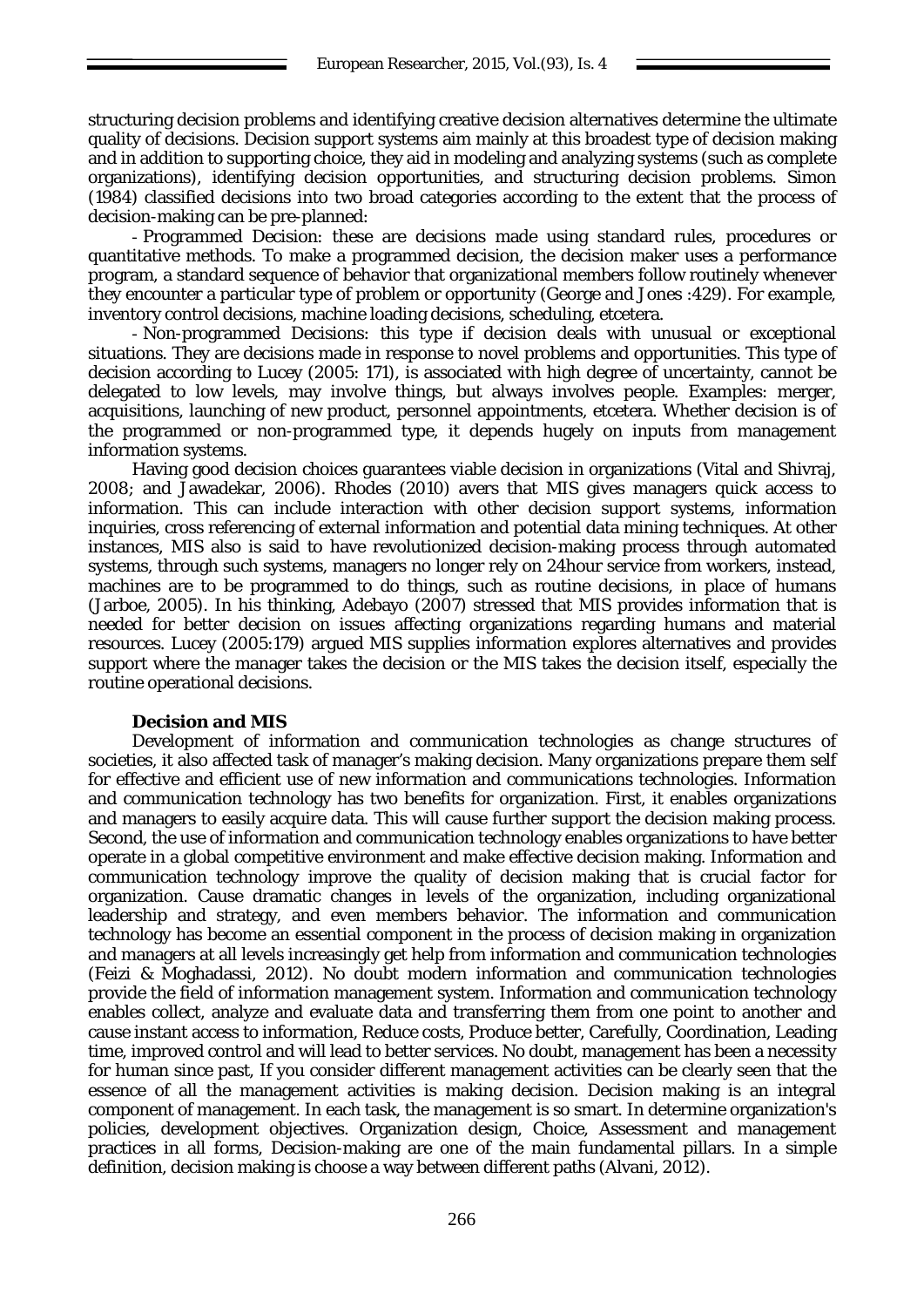## **MIS and Decision Making Process**

According to Obi (2003), MIS is useful in the area of decision making as it can monitor by itself disturbances in a system, determine a course of action and take action to get the system in control. It is also relevant in nonprogrammer decisions as it provides support by supplying information for the search, the analysis, the evaluation and the choice and implementation process of decision making. Adebayo (2007) stressed the need for MIS in decision making as it provides information that is needed for better decision making on the issues affecting the organization regarding human and material resources(Reddy,2009).

MIS is an organization – wide effort to provide decision making process information. The system is a formal commitment by executive to make the computer available to all managers. MIS sets the stage for accomplishments in the other area, which is DSS, the virtual office and knowledge based systems. The main idea behind MIS is to keep a continuous supply of information flowing to the management. Afterwards, by data and information gathered from MIS, decisions are made (Asemi & Safari, 2011).

MIS may be viewed as a mean for transformation of data, which are used as information in decision-making processes. Figure 1 shows this understanding about information as data processed for a definite purpose (Lucey, 1997).



Figure 5. MIS and decision making process (Ajayi, 2007, 97)



Figure 6. Phases of Decision Making and IS (Ajayi, 2007, 45)

#### **Conclusion**

The role of information in decision making cannot be overemphasized. Effective decision making demands accurate, timely and relevant information. MIS provides accurate and timely information necessary to facilitate the decision-making process and enable the organizations planning, control, and operational functions to be carried out effectively. MIS also plays the crucial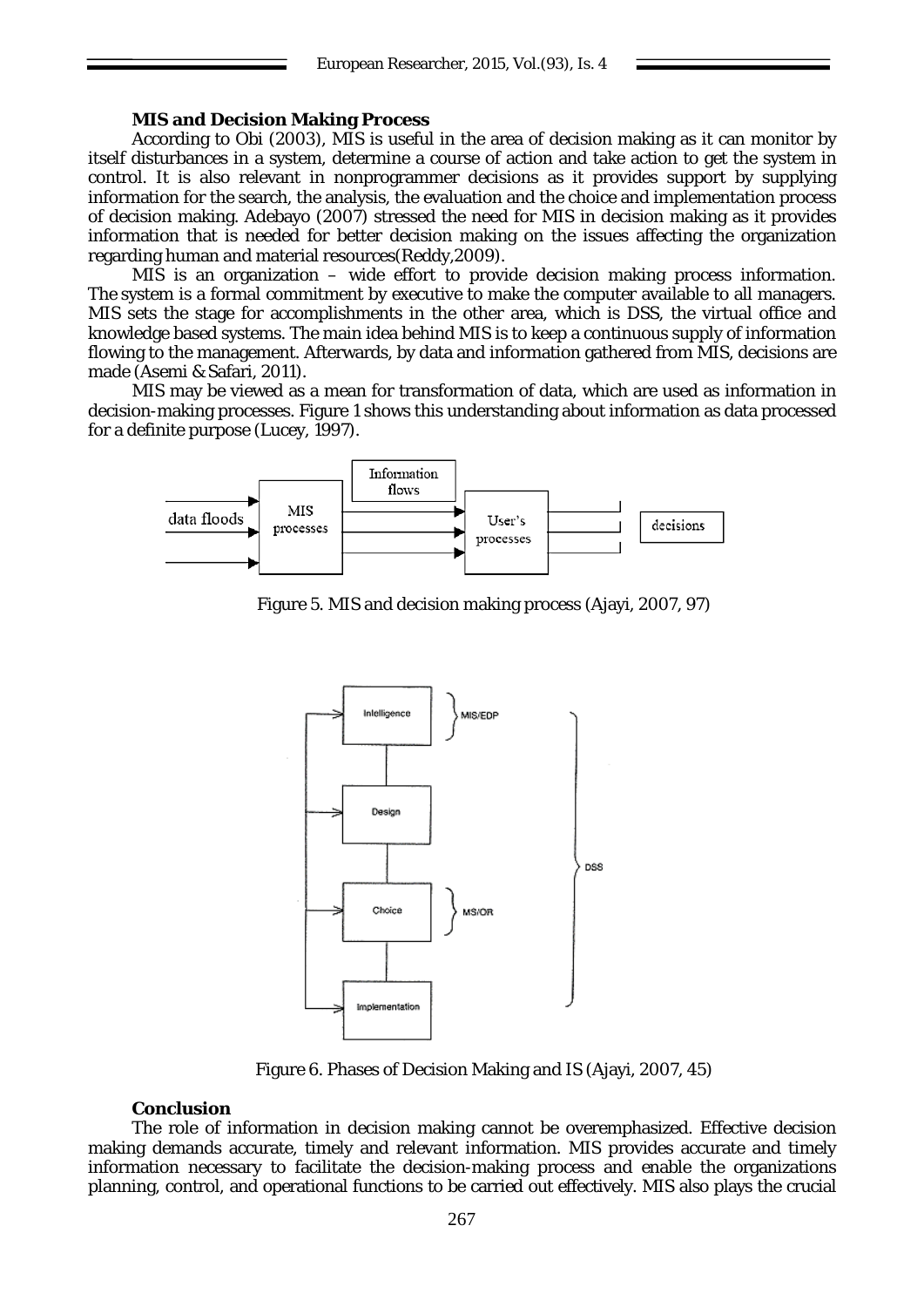role of providing a wide range of streamlined options from which decision-makers are able to make their preferred choices and this ensures that whatever choices are made by decision makers, the outcome, more often than not, becomes positive. This, as a matter of fact, is the reason why many decision makers tend to prefer using MIS tools when making tough business choices. MIS as renowned concept, having good decision choices guarantees viable decisions in our businesses. From the above discussion we can say that decision support system focus on decision making whereas management information system (MIS) focus on information. In Management information system it works on online mode but in decision support system it works on real time mode. The management support system supports medium level of data but in decision support system it supports huge volume of data. The management support system uses low supports of graphics but in decision support system it uses large support of graphics. The management information system focus only on fully structured task or routine for decision but decision support system focuses on structure as well as semi-structured data. Beside the above differences both MIS and DSS are core of an information system satisfying the requirement of different levels of management.

# **References:**

1. Alvani, S.M. (2012). Public Management (Edition 23) Tehran: Nashodani.

2. Ajayi, I.A. and Omirin F.F. (2007): The use of Management Information Systems (MIS) in Decision-making in South-West Nigerian Universities.

3. Asefeh Asemi, Ali Safari, Adeleh Asemi Zavareh, the Role of Management Information System (MIS) and Decision Support System (DSS) for Manager's Decision Making Process, International Journal of Business and Management Vol. 6, No. 7; July 2011.

4. Barton J., Parolin B., Weiley V., A Spatial Decision Support System for the Management of Public Housing, in Recent Advances in Design and Decision Support Systems in Architecture and Urban Planning, Springer Science and Business Media, 2005, p. 69&84

5. Bendoly E., Excel Basics to Blackbelt. An Accelerated Guide to Decision Support Designs, Cambridge University Press 2008

6. Bresfelean V.P., Ghisoiu N., Lacurezeanu R., Sitar& Taut D.&A., Towards the Development of Decision Support in Academic Environments, Proceedings of ITI 2009, Cavtat, Croatia, 2009, p. 343-348.

7. C.W. Holsapple, A.B.Whinston, Decision support systems: A knowledge-based approach, St. Paul: West Publishing, 2006.

8. Davis, Timothy; Geist, Robert; Matzko, Sarah; Westall, James (2004) a First Step". Technical Symposium on Computer Science Education, p. 125–129.

9. Feizi, K& Moghadassi, A. (2012). Application of Decision Support Systems (45) Management Studies in Management Decision.

10. Gabriel, J. M. O. (2013): The Systems Concept: An unpublished Lecture note giving to B.sc Year 3 Students of Faculty of Management Sciences, Rivers State University of Science and Technology, Port Harcourt.

11. George, J. M. and Jones G. R. (1996): Understanding and managing Organizational behavior. 1st ed., Addison-Wesley Publishing Company Inc. USA.

12. G.Satyanarayana Reddy, Rallabandi Srinivasu, Spikanth Reddy Rikkula, Vuda Sreenivasa Rao, Management information system to help managers for providing decision making in an Organization, International Journal of Reviews in Computing, 2009. IJRIC.

13. Jaboe, K.P. (2005): Reporting intangibles: a hard look at improving business information in The U.S. Athena Alliance. Retrieved October, 2, 2010 from http://www.athenaalliance. Org/apapers/ReportingIntangibles.htm.

14. Jessup, Leonard M.; Joseph S. Valacich (2008). Information Systems Today Pearson Publishing. Pages 56 & Glossary (3rd Ed.). p. 416.

15. Kumar, P. K. (2006): Information Systems Decision-Making, Indian MBA. Retrieved October 2, 2010 from [http://www..indianmba.com/Faculty column/FC307/fc307.html](http://www..indianmba.com/Faculty%20column/FC307/fc307.html)

16. Laudon, K. and J. Laudon, 2009. Management Information Systems. 11th End, Prentice Hall, Upper Saddle River, New Jersey, ISBN: 13: 978-0136078463, pp: 627.

17. Lucey, T., 1997. Management Information Systems, London.

18. Lucey, T. (2005): Management Information Systems. London: Book Power.